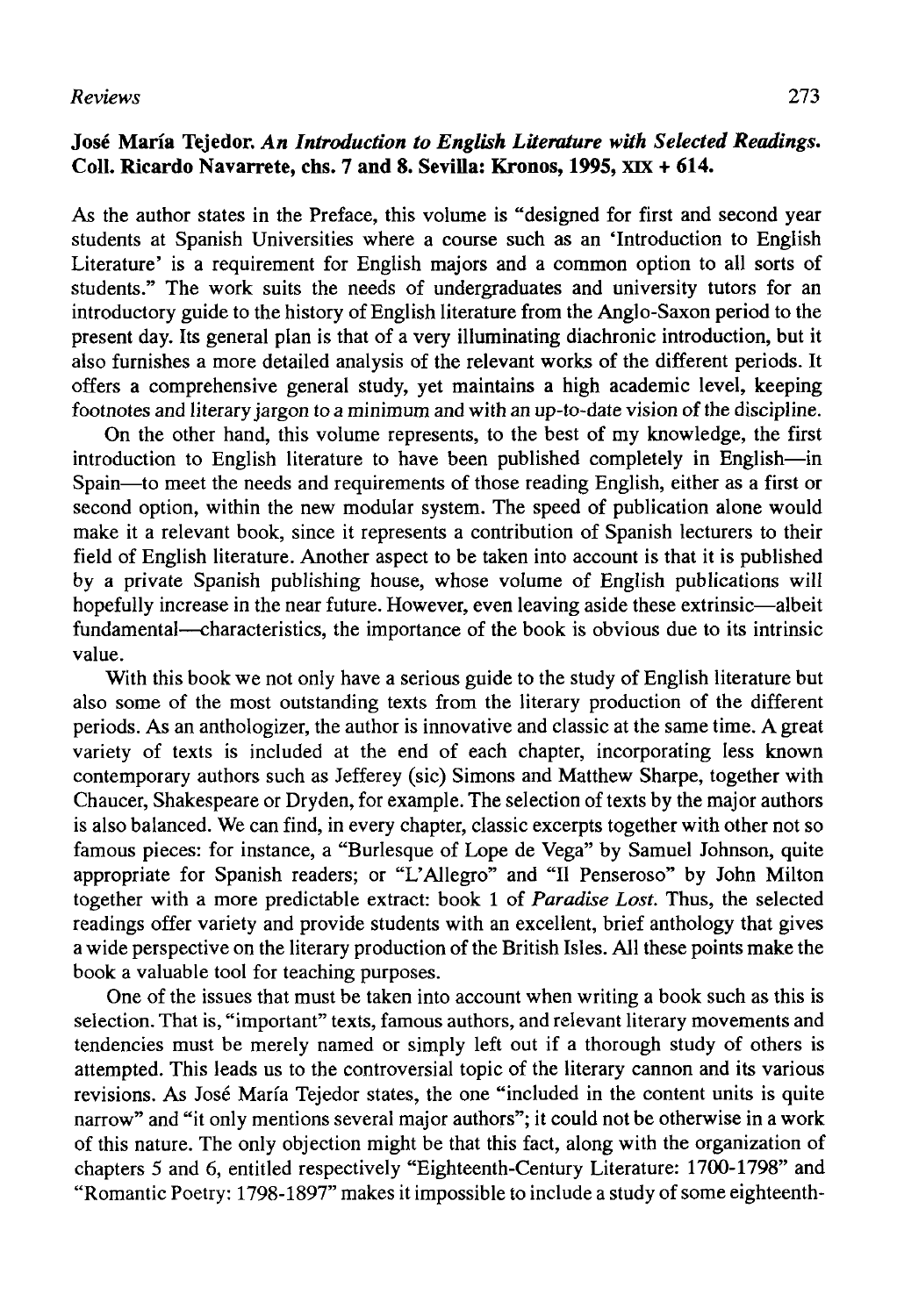century prose writers and novelists—particularly women—who are being increasingly read now at the end of the twentieth century. Jane Austen is the clearest example of this omission, since only one paragraph is devoted to her (292), in a section entitled "Romantic Poetry" including detailed studies of other authors and works.

The organization of the book is diachronic, with eight chapters about the different ages of literature from the Oíd English period to the twentieth century. It is made complete by an Introduction, two Appendices, a short bibliography section and a complete Index. The Introduction offers a description of what the main characteristics of a text are for it to be considered "literature," and an analysis of the features of the different literary genres. That task might likely require several theoretical monographic studies, therefore any explicit definition is cleverly avoided by describing the general distinguishing features of the various literary forms, and through the illustration of texts belonging to different historical periods—with a clear didactic purpose. One would probably appreciate a graphical división of the different parts of this extremely helpful section, so that they could become typographically more attractive to readers.

A brief chronological table is included at the beginning of each unit so that readers may analyse the various literary developments and their impact, in the light of contemporary political, social and intellectual British and European events, particularly those Spanish. Concerning Anglo-Saxon Literature, upon defining what is understood by the term, the author analyzes briefly the prose of the period and offers a panoramic view of the religious, elegiac, and epic poetry to finish with a study of *Beowulf.* Complementing a detailed discussion of the different texts, useful information is provided about their location. It is also interesting to find the original text of the *Hymn of the Creation* by Caedmon, followed by two different versions—one rather literal, and another a more elabórate translation—in order to show the process of translating and the real flavour of Anglo-Saxon texts.

The second chapter covers medieval literature from 1066 to 1510. Its first section is devoted to Middle English poetry, wherein we find a penetrating exploration of the alliterative revival, the bailad and the romance as characteristic literary forms of the period, with a synopsis of the main features of the latter, followed by analyses of medieval prose and drama in their various manifestations. The last part of the chapter describes Chaucer's *The Canterbury Tales* and its qualified position in the literary panorama of his time. As stated above, the selection of readings is exceptional in that it illustrates intertextuality offering, for example, the medieval popular bailad *The Bailad of Sir Gawain,* "a retelling of a popular story that is also the main plot of 'The Wife's Tale' in Chaucer's *The Canterbury Tales"* (54).

Renaissance literature is dealt with in the light of a scholar's general introduction made by a scholar, thus including all the main points relevant to understanding this excellent literary production, but also including textual problems and their implications, as well as illuminating graphics on the physical structure of Elizabethan theatres and prívate banqueting-halls. These graphics and tables offer precise data from modern research in the field, as both text and notes substantiate, and they prove to be very useful to students at all levels. The same could be said of the table in chapter  $5$  (217) with a